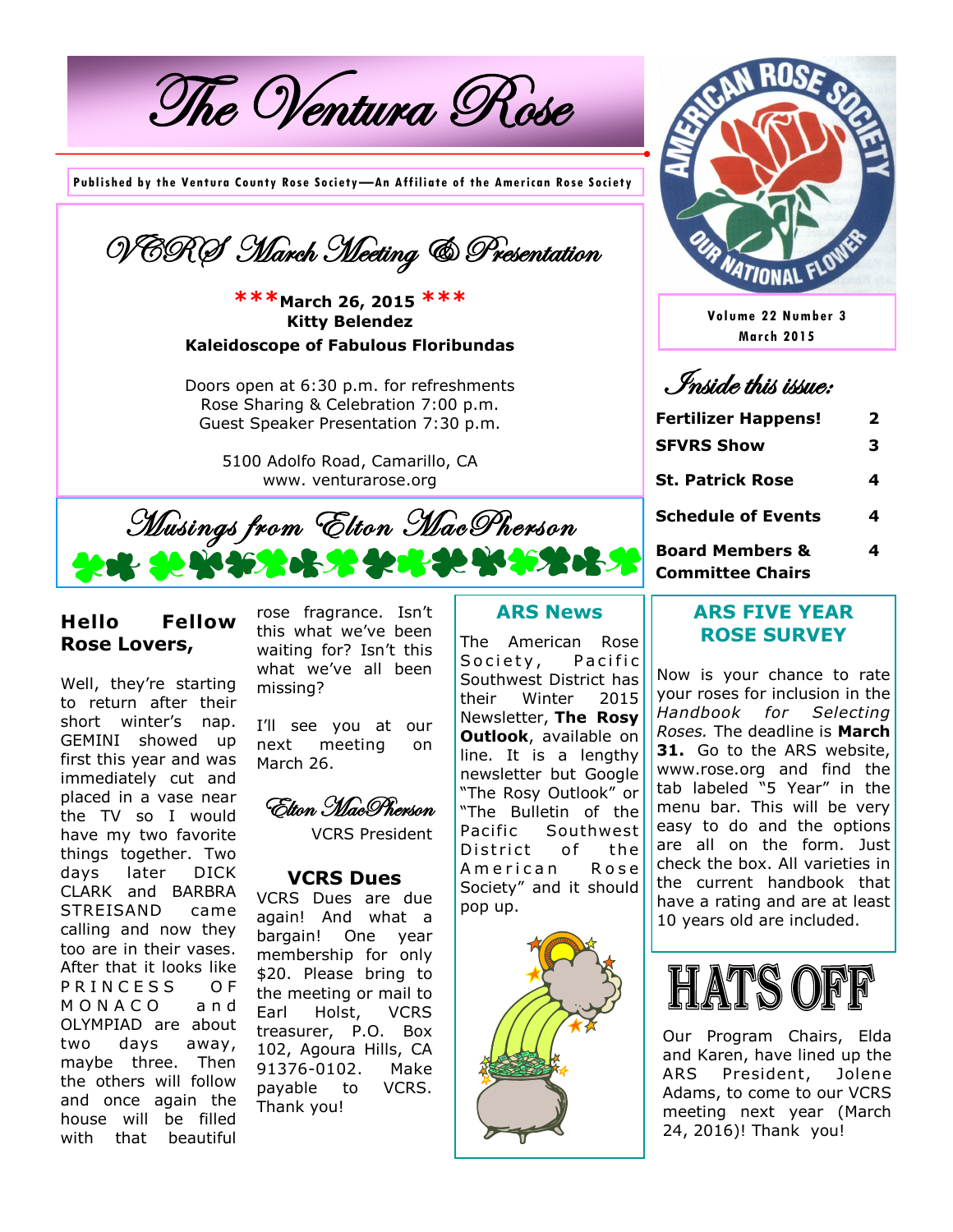The Ventura Rose

Fertilizer Happens by Meg Peterson, Master Rosarian

 $\overline{\phantom{a}}$  This article is from **ARS & You**, March 2015: Yes, this is a phrase that we've often heard from family members, friends, co-workers and fellow rosarians from time to time as the challenges and vicissitudes of life assail us. Two other colorful phrases can also be heard such as "Fertilizer runs downhill" and the timeless phrase, "Fertilizer hits the fan" (a derivative of the original: "The excrement made physical contact with a hydro-electric powered oscillating air current distribution device"). For the most part these are common slang phrases used as a simple existential observation that life is full of imperfections.

All of these utterances have some basis in one of the most important actions we take with our roses. The first being water and the second most important thing we supply our roses with is fertilizer.

Depending on where you live and how inventive you can be, several things define, limit and determine what you will or will not use in your garden. There are the natural fertilizer and the chemical formulations that can be applied to your roses with a variety of results and expenses. Let's take a look at some of the most common forms of fertilizer and discuss their uses, costs and ultimate result when applied generously to our roses.

Animal wastes such as steer, chicken, horse and pig, once they have been composted are good sources of nitrogen. It is important to remember that fresh manure is most likely too rich in nitrogen and ina form that could have the undesired result of 'burning' the roots of the plant to which it is applied. Cow or steer namure is the one most likely to be found in garden centers. Most of this material is harvested from feed lots where the uric acid levels are quite high. Composting of this material ensures that the smell and acid levels have been abated. There is always the potential unwanted side effect in that quite often weed seeds can also be included and we may notice a new and unidentified crop of weeds growing in the rose bed after application of some manure that hasn't been effectively composted.

Pigs are more 'thrifty' than cows when it comes to producing usable manure. Unwanted weed seeds have been through a more thorough digestive process, but it is more likely to impart a very strong and unwanted 'fragrance' to your garden.

Horse manure has been used for years by people who have an easy access to stables. Depending on the type of bedding that is used, you may have to add additional nitrogen to this fertilizer, especially if wood shavings are used for stall bedding. It is also important to remember that horse manure can carry tetanus and anyone working in the garden should maintain their tetanus immunization every ten years (or as recommended by your doctor).

Chicken manure is also easily available in rural areas, but this product needs careful handling and composting. It is again essential to avoid burning when applied to the rose beds.

Rabbit, Guinea pig and ferret bedding is also a very good source of fertilizer and ferret bedding carries an added bonus in that it is a natural deterrent to rabbits. Ferrets prey on rabbits in the wild so rabbits avoid any area that carries the scent of a ferret.

Since ancient times back as far as the Incas, men have harvested and used guano. This is a potent combination of feces and urine droppings from bats, sea birds and seals found in caves and rocky island outcroppings. Guano consists of ammonia along with uric, phosphoric, oxalic and carbonic acids, as well as some earth salts and impurities. Guano also has a high concentration of nitrates and is virtually odorless. In the garden, guano has several uses such as a soil builder, lawn treatment, fungicide and compost activator to speed up decomposition. It also has nematicide properties in that decomposing microbes help control nematodes in the soil. *(continued on the next page)*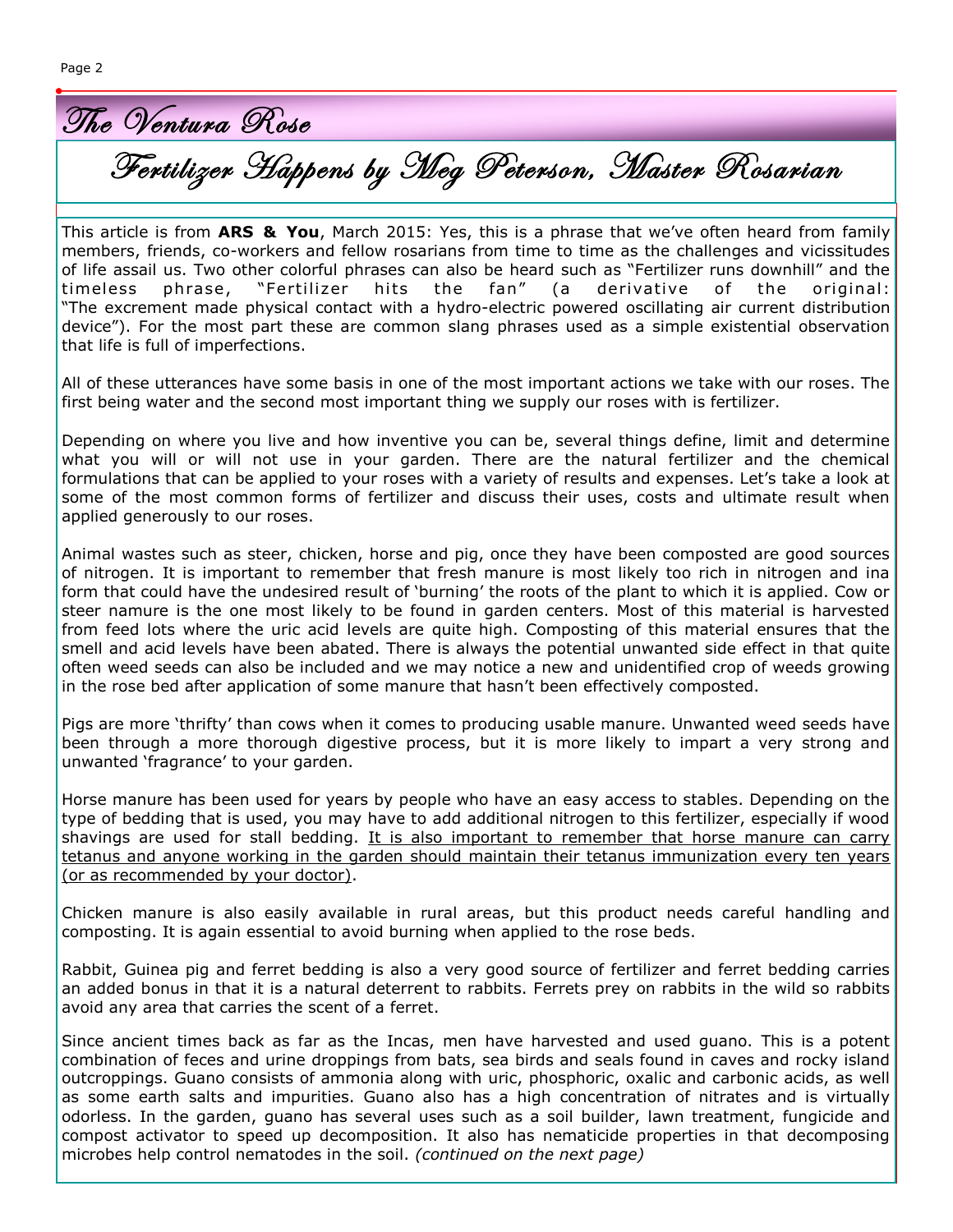The Ventura Rose

The theme for the San Fernando Valley Rose Society's 2015 Annual Rose Show is "Festival of Roses". This will be on Saturday April 11, 2015, from 1:00— 4:00 p.m. at the Sepulveda Garden Center located at 16633 Magnolia Blvd., Encino, CA 91436.

Entries will be received between 6:30-10:00 a.m. Judges question and answer is 1:30-2:00 p.m. and the award presentations are at 2:00 p.m. The show is open free to the public starting at 1:00 p.m.

There is a new Section X, Nonsanctioned, No award category. This is a great place to ask the judges if they can identify a rose for you.

The entire rose show schedule is on the w e b s i t e www.sfvroses.org. A map to the site is also available. For more information, contact chairperson Janet Sklar, 818-993 -6622 (h), 818-337- 9970 (c)

Many gardeners are committed to organic gardening and in this pursuit they compost lawn (grass and leaves) and garden materials along with kitchen wastes that include both vegetables and fruits. It is not recommended that meat, bone or other fatty wastes be used in the composting process. Some of the following kitchen waste products are: banana peels (puree them in a blender before putting them in the garden to discourage squirrels from digging up your roses); broken, dry egg shells (they contain potassium and calcium); and coffee grounds (magnesium, potassium and nitrogen).

Depending on the a v a i l a b i lity and inventiveness of the rosarian, you may be inclined to 'formulate' your own special combination of materials for your roses. These products are commonly found at your local farm and garden centers. It is important to balance the materials that your use so that you have a combination of nitrogen, p h o s p h o r u s a n d potassium (commonly known as NPK) to insure that your roses have a balanced diet in order to produce the best roses and the healthiest plants.

Some products that are commonly used include

# It's About Fetilizer Continued:

Bone meal (phosphorus  $= 0$ -10-0), kelp meal (1-3-14), blood meal (12-1-1), alfalfa meal (3-2-2), cottonseed meal (6-2-1), fish meal (5-  $1 - 1$ , gypsum and agricultural and dolomitic lime. Blood meal also has been know to discourage rabbits from foraging in your rose bed (but dogs love it).

We would be remiss if we didn't discuss the merits of another organic product Another fertilizer that that has been used for years by organic gardeners especially in areas where sugar cane is grown. Bagasse is the voluminous waste product from extracting cane sugar. While Bagasse has a pH of since the 1940s and 9.2, it has practically no nitrogen content. It does have important amounts of iron, manganese, zinc and copper and its coarse, strong, fibrous structure helps build lightness into the soil and improve air flow. Most sugar mills burn bagasse as their heat source to evaporate water out of the sugary juice squeezed from the canes. At one time there was far more bagasse produced than the mills needed to burn, but these days larger, modern mills generate electricity with bagasse and sell their surplus to the local power grid. Bagasse is also used to make construction fiberboard for sub-wall and insulation and biodegradable paper products.

Depending on your location, size of your garden and proximity to your neighbors, you might like to try Texas Tea. This is a potent combination of alfalfa meal or pellets in a 50 gallon plastic drum of water. This liquid stimulates growth, but the odor produced as it steeps can be overpowering.

has gained popularity in recent years is an organic nitrogen fertilizer produced by the Milwaukee M e t r o p o l i t a n Sewerage District 1950s. It is processed sludge from their wastewater treatment plant and is made from treated biosolids. While it is sold as a homeowner and golf course fertilizer, it most likely is not recommended for edible crops for the obvious reason that it is made from human wastes that have gone through an extensive composting process.

Last but not least is the humble servant in the organic fertilizer arena, the earthworm. W hat e ver the earthworm eats is t ran s form ed in to organic fertilizer. The worm excretions or 'castings' *(next page)*